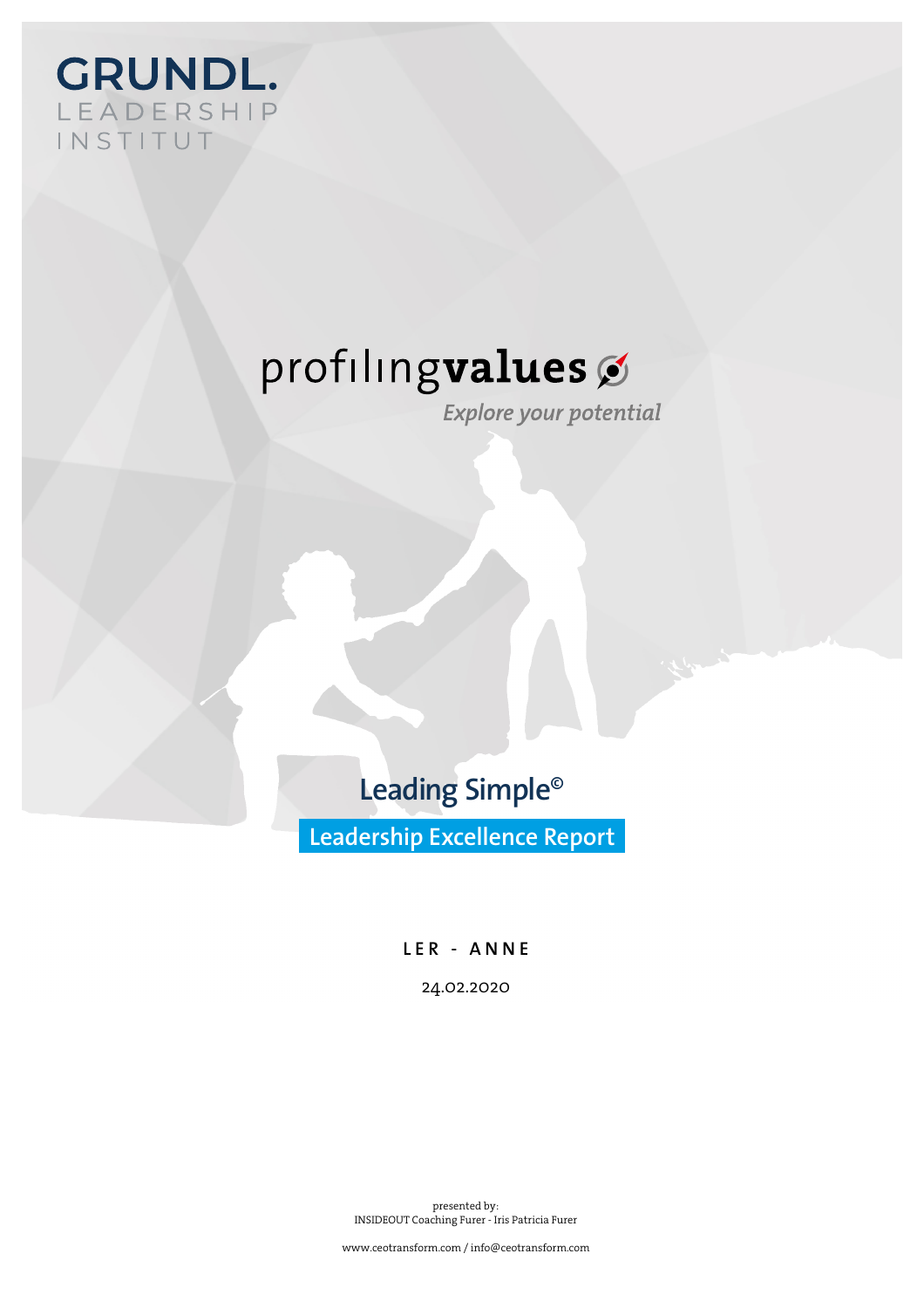

### **Introduction and Explanatory Notes**

#### **Editorial**

#### **Powerful people = powerful results = powerful companies**

We are convinced that the results of every organization – from families to companies to governments – are dependent on unleashing the potential of people. Herein lies the central task of leaders: enabling, motivating, and encouraging others in order to help them to reach their full potential. More than 3,000 studies have documented that leaders are not born, rather they develop either gradually through many years of experience or more quickly by effective training. This Leadership Excellence Report shows how strongly pronounced the characteristics which define an excellent leader are currently in you. These are well described and explained in the acclaimed leadership system, Leading Simple®. Leading Simple® profoundly defines the job profile of a manager. The report will help you see your self-image and public image clearly beyond the influences of your role and identify what your next development steps are. You will recognize how to unleash potential systematically: first your own and then the potential of others. We encourage you to use the Leadership Excellence Report and the leadership system Leading Simple® to become the most effective leader you can be. What a challenging, gratifying task! Best wishes, good luck, and success in your journey.

Your Boris Grundl and Dr. Uli Vogel

#### **The Survey and Method**

The Leadership Excellence Report is calculated automatically from the data entered in the online questionnaire. The participant places 18 statements in a cohesive sequence for him from good to bad or orders the statements inasmuch as they apply to his life or not. This is repeated several times. The axiological survey and method of calculation are based on the scientific research of Professor Robert S. Hartman, the creator of the Hartman Value Profile (HVP). The HVP has been conducted millions of times throughout the world and has been scientifically validated extensively. This Leadership Excellence Report was developed by Boris Grundl and Dr. Uli Vogel. It is based on the profilingvalues System, which in turn is an advancement of the HVP.

#### **Structure**

Beginning with page 4 of the report you will find your personal results. The first three pages of the findings are based on the system Leading Simple® developed by Boris Grundl. In this section five scales are depicted which are organized according to Basics (page 4), Indirect Leadership (page 5), and Direct Leadership (page 6).

The 15 mastered mental attitudes and tools (pages  $4 - 6$ ) symbolize the thriving tree of leadership excellence. Your personal recommendations for development are discussed on page 7.

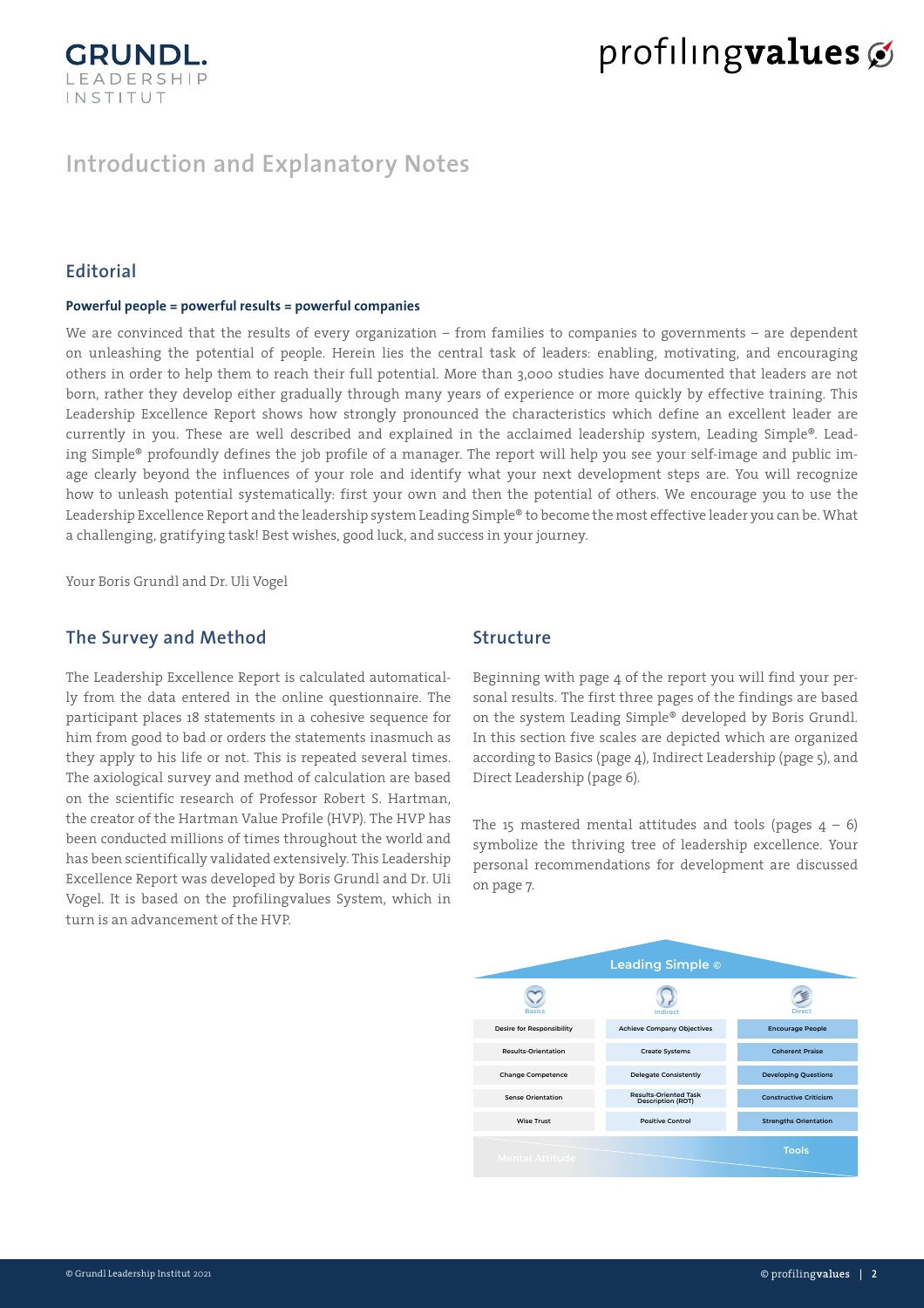## **Introduction and Explanatory Notes**

### **Understanding the Diagrams in Pentagon Format**

**GRUNDI** LEADERSHIP INSTITUT

The following example diagram shows the type of illustration depicted on pages 4 to 6 of the report.



The area enclosed by the connecting curve represents **the current competencies** in the Tasks, Tools, and Principles described in Leading Simple®. The larger the enclosed area is, the greater the leadership qualities are developed. **The results are calculated independently of one another.** Thus, all scales can theoretically reach 100 percent. The strength of any scale does not automatically affect the weakness of another. At each corner of the pentagon, a level of 100 percent means perfect mastery. 50 percent indicates the average for society, as the following diagram of the normal distribution curve shows. **Excessive emphasis on a single leadership competency can lead to a lower result.** The aim is to achieve the optimal use of the entire system of Leading Simple®.

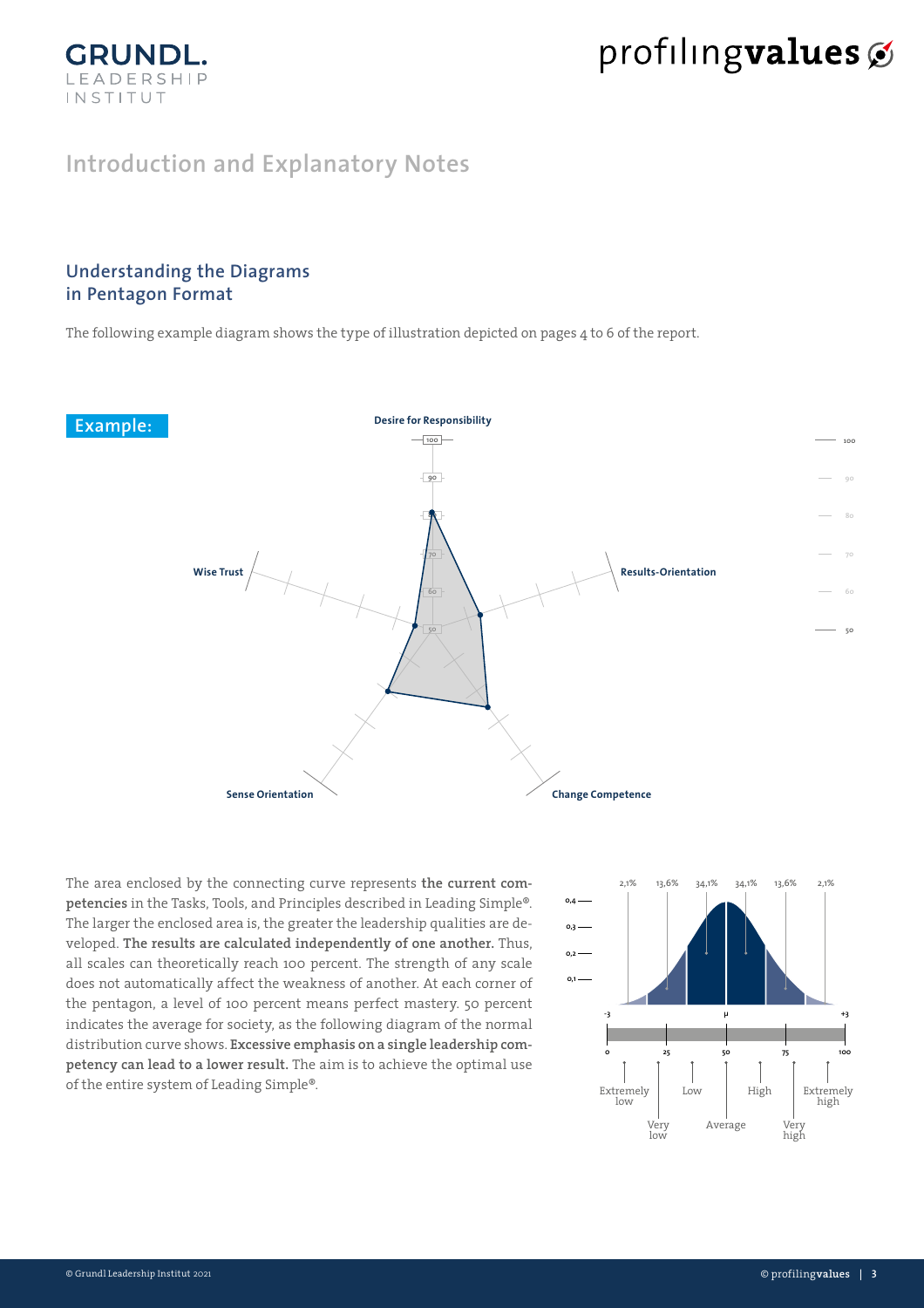**GRUND** LEADERSHIP INSTITUT

# profilingvalues

LER - Anne | 24.02.2020

## **Basics**



#### **Desire for Responsibility**

The sense of responsibility of leaders and employees has a significant influence on the success of the company. In this context, responsibility must not be perceived as a duty, but must trigger satisfaction. This is achieved by a desire for responsibility - a characteristic that can be learned and improved. Resolving inner resistance and taking the steps up to the intellectual acquisition of responsibility is a process that leaders should actively support among their employees.

#### **Results-Orientation**

Results within a corporate culture are manifold: they refer, among other things, to the ability to deal with problems, profit, or the quality of taking responsibility. A result is followed by a change, then a plan, which again generates an action that leads to a result. A cycle that persists. Results-orientation describes a mental attitude that focuses on the effect of actions always. Results-orientation prevents tasks from coming to the foreground.

#### **Change Competence**

All too often companies fail due to change. This circumstance makes mental flexibility a decisive factor for future success. The increase in speed, complexity, and transparency in our time requests emotional adaptability on different levels. These in turn form the basis for success, fulfillment, and mental health - up to and including the mental acquisition of any changes.

#### **Sense Orientation**

Meaning promotes a feeling of solidarity, creates identification with the company's goals and helps employees to put their energy into action. The more sense they recognize, the easier they can overcome resistance. Ideally, sense is the basis for any decision that is taken. Half of the responsibility lies within the company and the other half outside. For a company, this means that 50 percent of responsibility for meaning lies with the leaders and the other 50 percent with the employees themselves.

#### **Wise Trust**

There are different types of trust - in personal relationships, in the professional environment or trust in oneself. Distrust, on the other hand, is a sign of weakness. Trusting people, knowing that this trust can be disappointed, is the essence of the mental attitude of a good leader. Conversely, employees must also trust their leaders. In order to trust wisely, it is necessary to perceive connecting and separating elements in combination and focus on connecting elements.

Excessive emphasis on a single leadership competency can lead to a lower result. The aim is to achieve the optimal use of the entire system of Leading Simple®.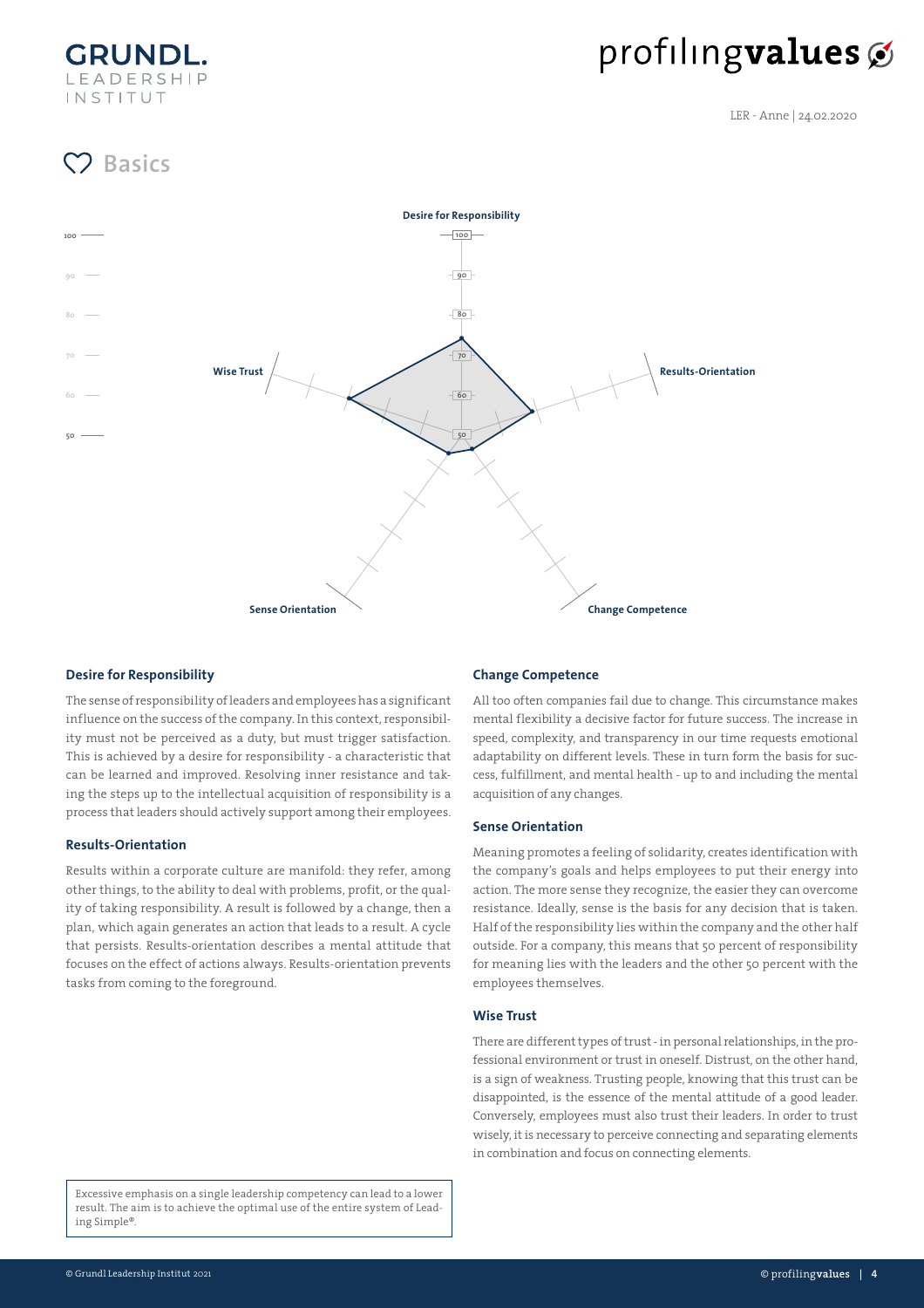

LER - Anne | 24.02.2020

## **Indirect Leadership**



#### **Achieve Company Objectives**

The purpose of the company is a power, consisting of vision and essence, which creates orientation across all hierarchies. Employees who are aware of the corporate purpose develop a deeper understanding of the company's raison d'être - they understand its meaning. The result is improved identification with the company, on the part of employees and customers, and a bundled energy focused on the company's goals.

#### **Create Systems**

Make yourself redundant while the results get better and better: This is achieved through effective systems. Systems sustainably relieve the leader in terms of time-consuming, operative management and enable efficient, indirect leadership of employees. Results-oriented work and clearly defined processes are the cornerstones of effective systems. The result is better performance for a dynamically functioning group.

Excessive emphasis on a single leadership competency can lead to a lower result. The aim is to achieve the optimal use of the entire system of Leading Simple®.

#### **Delegate Consistently**

Clear responsibilities, structure, and brilliant results: To delegate consistently means to give space to others. In order to be able to delegate consistently, leaders must not only trust their employees but also suppress their own urge to be needed. Successful delegating therefore means on the one hand to accompany employees on their way to self-functionality. On the other hand, the leader has to overcome his or her own character constraints.

#### **Results-Oriented Task Description (ROT)**

Employees who just focus on their tasks lose sight of the company's purpose. Employees who focus on results, on the other hand, work with a higher level of identification. With the help of result-oriented task descriptions, a leader can guide the awareness of his or her employees in a way that is appropriate for the addressee and thus achieve that they think less in actions and more in effects.

#### **Positive Control**

Wise trust through accepted control is a central element of systematic human development. Leaders must find a healthy corridor - the golden mean between too much and too little control. Because the transition from blind trust to rigid control is fluid. A leader who sees positive control as an aid to achieving goals is aware of his or her own radical subjectivity and thus trains their objective view. In short: Positive control creates trust.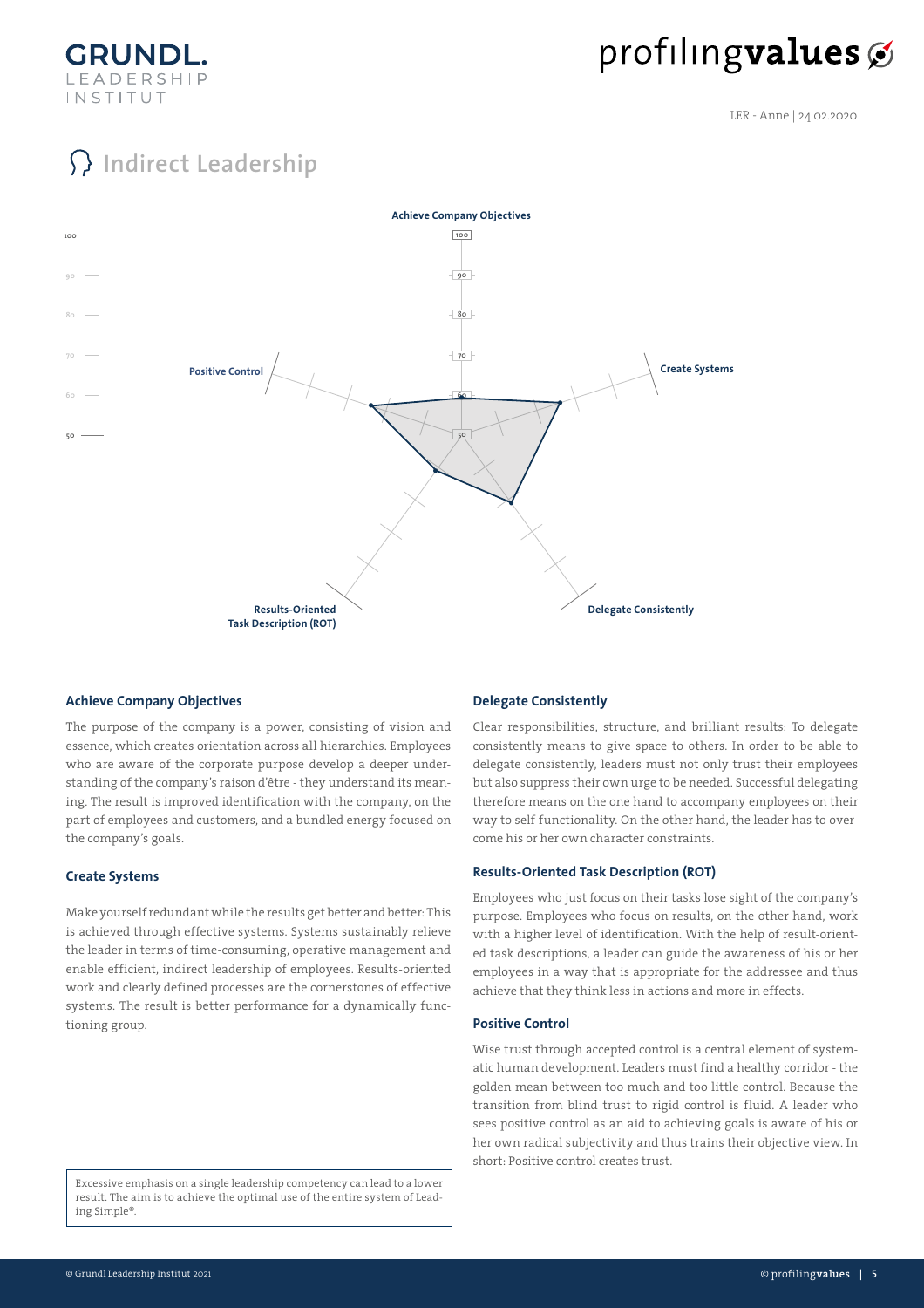

LER - Anne | 24.02.2020

## **Direct Leadership**



#### **Encourage People**

The common image of the ideal leader is an illusion. Anyone who wants to lead properly today - and in the future - must be aware that leadership styles are diverse and individual. Leading means to support employees and not to treat them the way they want to be treated. It is important to see people as they are - with all their strengths and weaknesses. The goal is to enable employees to take responsibility and develop the best in them so that they can fulfill the company's purpose with the greatest possible commitment and competence.

#### **Coherent Praise**

A leader who shows interest in his or her employees can recognize exactly which behavioral patterns reinforce them and which ones they need to counteract. Praise that is based on superficiality quickly seems like flattery. Coherent praise based on interested observations, on the other hand, signals to the employee that he is noticed and consequently increases his receptiveness.

Excessive emphasis on a single leadership competency can lead to a lower result. The aim is to achieve the optimal use of the entire system of Leading Simple®.

#### **Developing Questions**

If a leader sees that an employee is not on the way to achieving results, he must redirect him. To do this, she or he uses specific developing questions that trigger growth in the counterpart. Convergent questions help to focus someone. Divergent questions help to open someone's mind to new possibilities. Correctly applied, employees develop step by step into co-thinking people.

#### **Constructive Criticism**

Criticism can be beneficial and trigger insight, or it can serve to demonstrate power and only lead to feelings of guilt. The one who criticizes is responsible for the emotion of the conversation and thus for the self-confidence of his counterpart. A criticism discussion is not a place to express frustrations, however, should serve the goal of reaching the employee by means of constructive criticism and changing his or her behavior in a targeted manner.

#### **Strengths Orientation**

Anyone who develops products must eliminate errors in order to ultimately bring a perfect result to the market. Eliminating weaknesses is the way to mediocrity in human development. Here it is rather a matter of improving what is already there: people must orient themselves to their strengths and make optimal use of their talents. Leaders who are aware of this fact and promote their employees accordingly can build on strong results.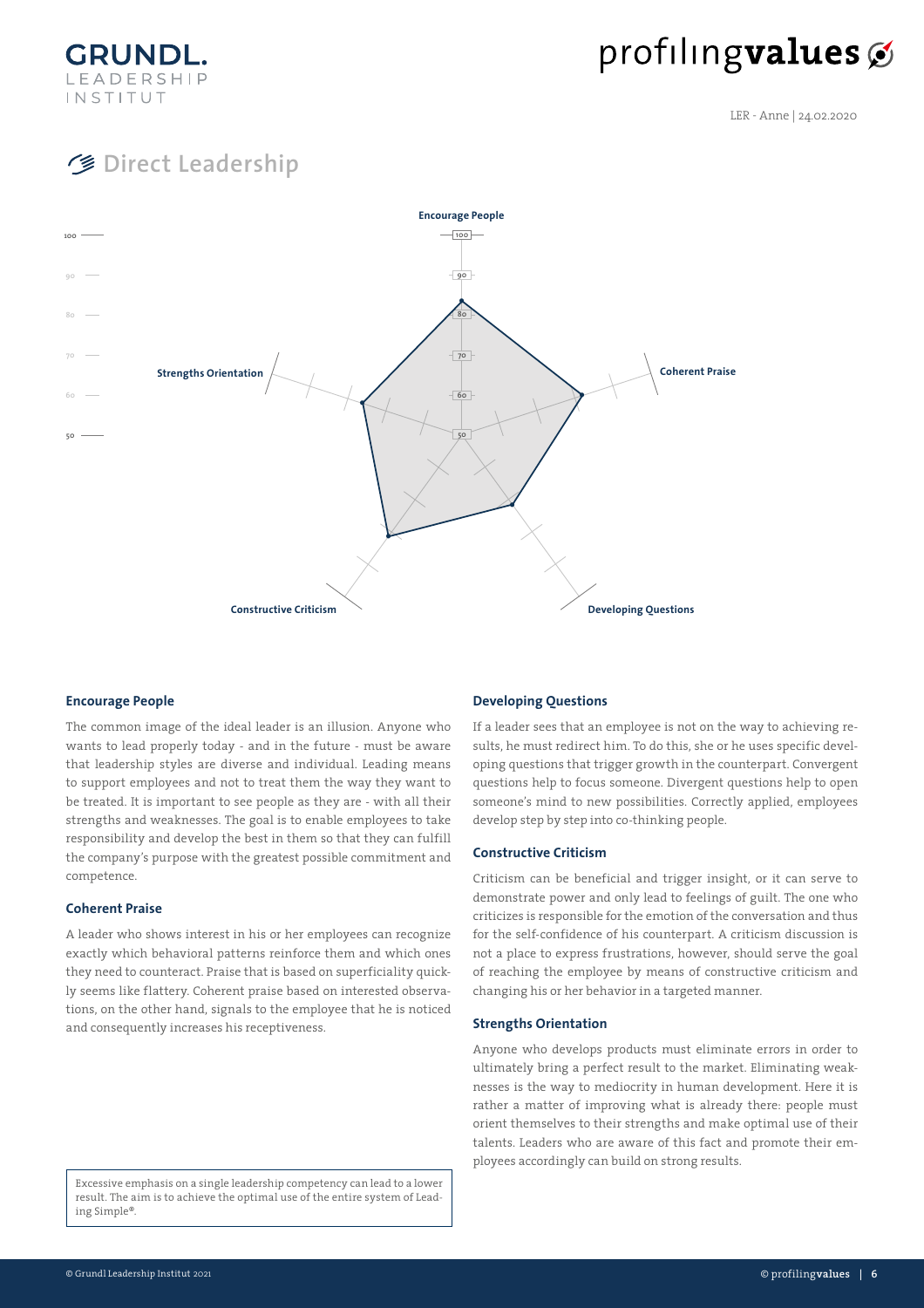## **Recommendations for Development**

Below you can find the development recommendations derived from your results for each of the leadership qualities so that you can expand your skills and develop further. These are simple tips for everyday life. For a deeper understanding, we strongly recommend that you find out about the leadership system Leading Simple® and apply it.



#### Desire for Responsibility (74%)

**GRUNDL.** LEADERSHIP INSTITUT

You are aware of your responsibility and that of your employees. You like to take responsibility and know exactly where you stand and where you're headed. Consider how you can optimize your area of responsibility and deliver the required results. This makes you a role model.

#### Results-Orientation (69%)

You are fundamentally oriented towards results. They guide you. Keep building on that. Concentrate even more on your sphere of influence. Link success to every intention with clear outcomes. Remember, your impact is also a result. Act accordingly.

#### Change Competence (54%)

Up to now, you are more comfortable with the tried and tested as well as the familiar. You usually focus on security and should therefore make your thoughts more flexible. In today's complex world, both reason and feeling have to go through constant processes of adaptation. Question the things around you and yourself on a daily basis and be proactive.

#### Sense Orientation (56%)

You are still too passive with regard to the meaning of your actions and identification with them. Do not blame others for this. This passive attitude reduces your influence as a leader. Share more inspiring things than paralyzing issues. Recognize your co-responsibility in the sense orientation within the company and overcome your inner objections.

#### Wise Trust (80%)

Your trust in yourself and others is high. You can build trust and know the essential importance of this ability. Make trust a hard skill in your team. It's a very important success factor. Exemplify the cycle of trust, control, disappointment, and forgiveness.



#### Achieve Company Objectives (59%)

You recognize the impact of your actions for the company and are familiar with the steps of value creation. You are also aware of your tendency to be distracted. If you are not already doing so, stop this and increase your efficiency for the company with a clear focus.

#### Create Systems (76%)

Your understanding of the impact of systems is highly pronounced. You apply direct and indirect leadership well. Ensure that others continue to improve your systems. Systematically develop your ability to create systems and teach others to do this as well.

#### Delegate Consistently (71%)

You are aware of the duty to delegate, which you also do. Nevertheless, you sometimes find "doing it yourself" even more expedient. Make others stronger by delegating. Enjoy this development process. Put it consistently into practice.

#### Results-Oriented Task Description (ROT) (61%)

You recognize the purpose of result orientation and understand its effect. But a more consistent implementation would help everyone. A practiced ROT provides a clear orientation for your team. Your employees have a right to it. Don't shy away from the effort, it's worth it!

#### Positive Control (74%)

Controlling is your strength. You are well aware of the value of inquiries and follow up. Fine tune the balance between too little and too much control. Provide transparency so that top performers can develop.



#### Encourage People (84%)

Your knowledge of human nature is already very good. You are aware of the importance of systematic promotion and apply it. Staff development should take even more precidence. Increase their effectiveness. That's what distinguishes strong leadership.

#### Coherent Praise (82%)

You already praise others effectively and are well aware of its positive effect. Keep a balance between closeness and distance. beware of adulation. Improve the depth and intensity of your praise, not the frequency. Make sure that only honest and meaningful praise is given.

#### Developing Questions (72%)

Asking the right questions is one of your best skills. You quickly notice where someone stands and how you should intervene. Increase the quality of your questions through depth. Get to the heart of the current developments faster and save time.

#### Constructive Criticism (82%)

You understand the need for criticism and apply it effectively. You know how to improve the commitment of your employees. Always check your balance between criticism and praise (distance and closeness). That's how you'll reach mastery. Solid results will confirm your approach.

#### Strengths Orientation (76%)

You understand the strengths and weaknesses of your team members and act accordingly. You also know your own. Concentrate even more consistently on the development of all strengths and demand their application. Strengthen your strengths resolutely.